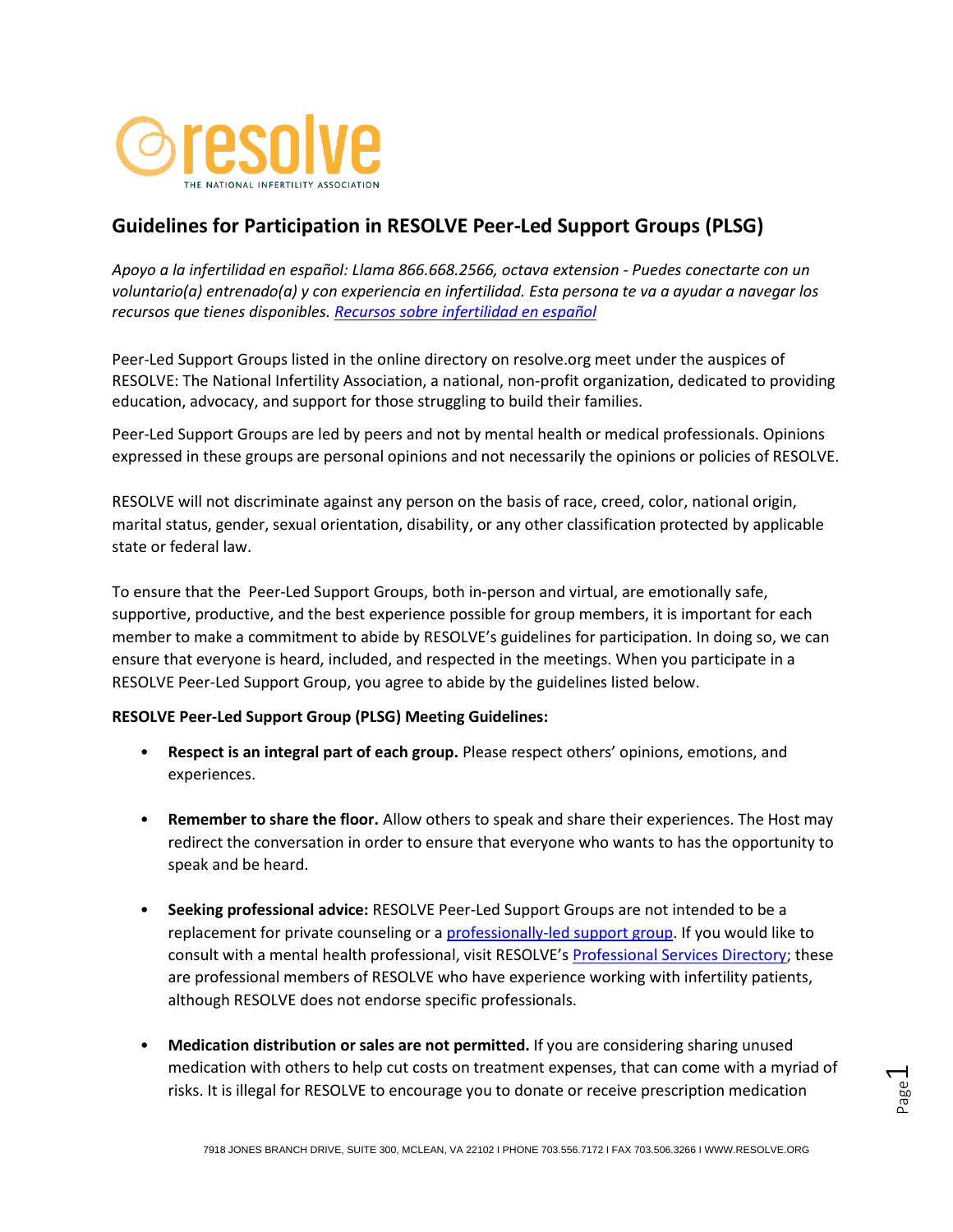without going through a pharmacy. If you are unsure of what to do with your leftover medications, it is best to consult with your fertility practice to understand the local laws regarding [unused medications.](https://resolve.org/what-are-my-options/medications/)

- **No promotions.** Please refrain from using the group to sell or promote products or services that you may be affiliated with, including wellness services and products. If you would like to promote your business or product, please reach out to RESOLVE at [development@resolve.org.](mailto:development@resolve.org)
- **No observers:** RESOLVE does not allow professionals and/or students to observe these meetings for any reason.
- **No children on camera during a virtual group:** If you are participating in a group via Zoom or another virtual platform and have children at home that you are caring for, please remember to mute and turn off your video camera in an effort to be sensitive towards all who are still on the journey to parenthood.
- **Focused Groups and Terms for re-grouping:** Hosts have to coordinate many individuals in different situations. Hosts often try to be proactive by offering topic-specific groups, i.e., Adoption, Childless Not by Choice, Parenting/Pregnancy After Infertility, etc., to ensure group members are in groups with others in similar situations. In some cases, a Host may ask group members to switch to a group that is a better fit.
- **Group expulsion:** If group guidelines are not followed, RESOLVE staff will be asked to intervene to determine alternate support options for the group participant. If a group participant exhibits disrespectful or abusive behavior towards the Host or others in the group, this can result in expulsion and ban from all RESOLVE support groups.
- **Complaints:** If you have a complaint or would like to express a grievance of any kind about the group or Host, please contact RESOLVE a[t supportgroups@resolve.org.](mailto:supportgroups@resolve.org) RESOLVE staff will process the complaint and determine the next steps based on the circumstances of the situation. Our goal is for every participant and volunteer to have a positive experience and get the support they deserve.

## **Confidentiality:**

- Confidentiality is critical for creating a safe environment where people can feel comfortable sharing personal information.
- Members should not describe anything discussed in a group with others outside of the group. You may share your contributions to the discussion with others, but not what others have shared, or any details about other members, including their names, appearance, or other related personal information.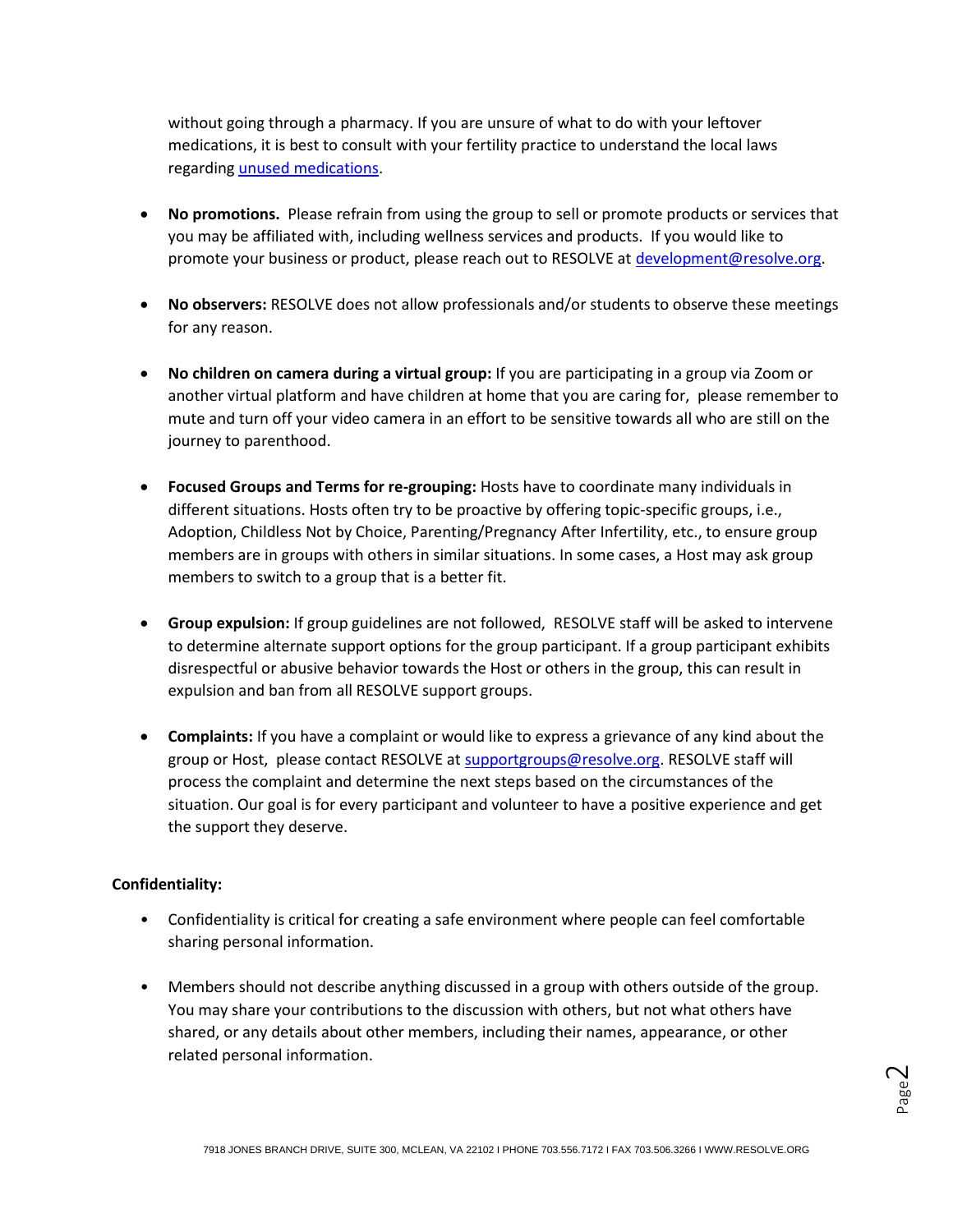- RESOLVE: The National Infertility Association and our Peer-Led Support Group Hosts will make every attempt to respect group member privacy and boundaries. Confidentiality is dependent upon the integrity of everyone in the group, and we expect (but cannot guarantee) that strict confidentiality will be maintained by all.
- RESOLVE: The National Infertility Association and our Peer-Led Support Group Hosts will use a third-party video conferencing solution to facilitate the virtual support group meetings. Although these calls may be encrypted for protection from malicious eavesdropping, we cannot guarantee this. By participating in the virtual meeting, each member should review and accept the security of the facilitating platform.
- Members are forbidden from taking photos or recording group sessions in any way. Personal notetaking is permitted.
- If you see other group members out in public, please be respectful of their boundaries, as some people would like to remain anonymous in the community.
- PLSG Participant Surveys: Periodically, RESOLVE may survey PLSG participants to gather anonymous feedback. The purpose of the survey may be to ascertain the effectiveness of the group, ensure the group is meeting participant expectations, and identify any potential issues or problems quickly. It is important to note that RESOLVE respects your privacy, and therefore does NOT share this information with any outside organization or persons.

### **Emergency and Self-Care Resources:**

Mental Health or Medical Emergency: If, at any time, group members feel as if they may harm themselves or others, they understand the need to contact their therapist or psychiatrist, call 911, or go to the nearest hospital emergency room.

National Suicide Prevention Lifeline: The Lifeline provides 24/7, free and confidential support for people in distress, prevention and crisis resources for you or your loved ones, and best practices for professionals. Call 1-800-273-TALK (1-800-273-8255) or visit<https://suicidepreventionlifeline.org/> for support in Spanish and Deaf & Hard of Hearing.

General Crisis Text Line: Text "SUPPORT" to 741-741 (24/7, Free).

The Trevor Project: Call 1-866-488-7386 (24/7) Live Chat - http://www.thetrevorproject.org/chat (Fridays 4:00 PM to 5:00 PM EST)

Red Nacional de Prevención del Suicidio: Call (Llame) 1-800-786-2929 (24/7)

Veterans Crisis Line: Call 1-800-273-9255, option 1

TAPS National Military Survivor Helpline: Call 1-800-959-TAPS (1-800-959-8277)